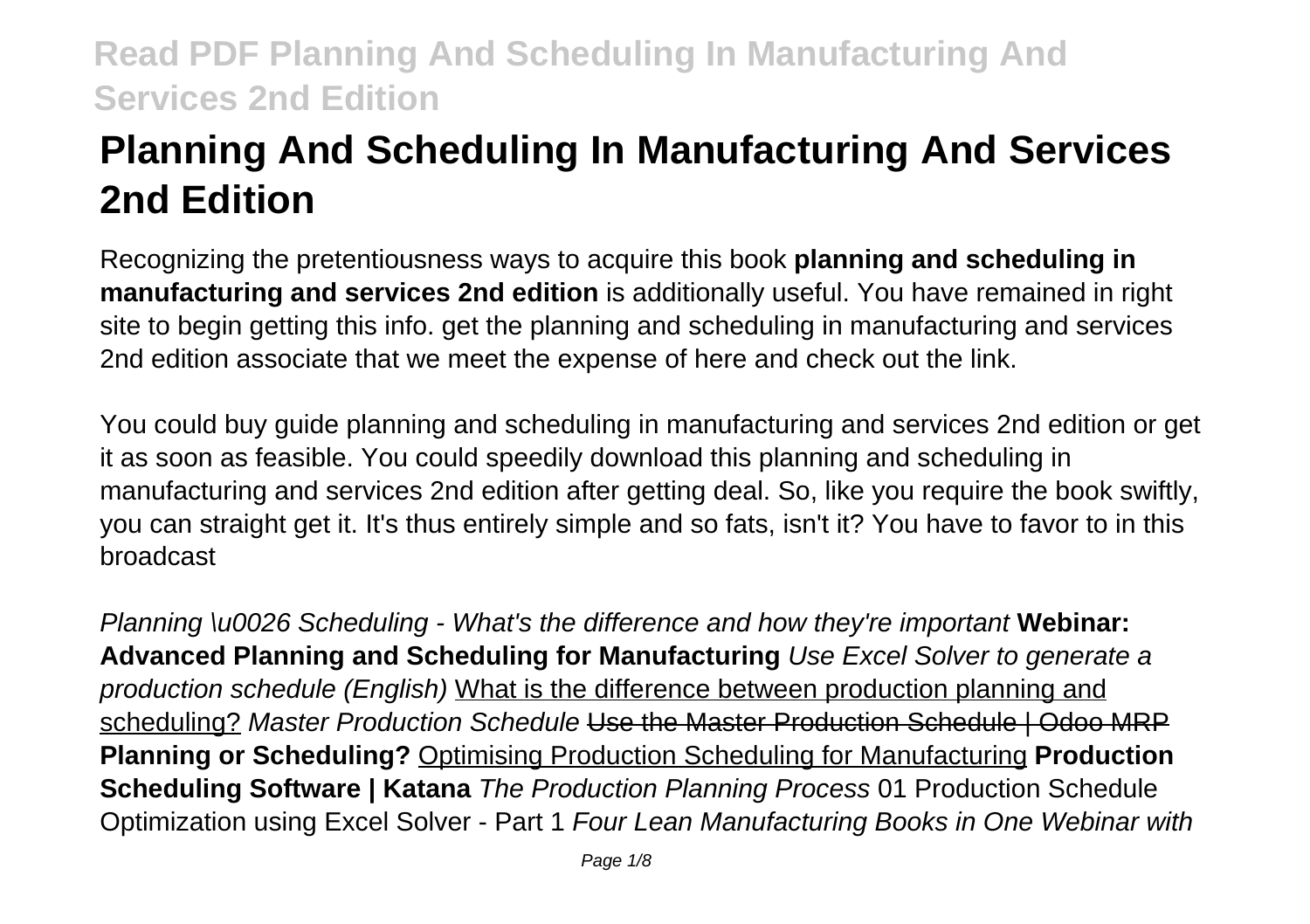#### Author Michel Baudin

TECH-005 - Create a quick and simple Time Line (Gantt Chart) in ExcelTechmentool: Production Planning (PPC)- Part 4 | Production Planning \u0026 Controlling | Subscribe Us Excel Graphical Production Planning and Control Planner, Manufacturing BOM Scheduling, Demo Part 1

Material requirement planning (MRP)Day in the Life: Master Scheduler and Materials Manager **Monthly production Report Limited company For Microsoft excel Advance Formula** What is PRODUCTION PLANNING? What does PRODUCTION PLANNING mean? PRODUCTION PLANNING meaning Production Planning Whiteboard Animation Production Planning \u0026 Control MRP - Material Requirements Plan Scheduling | Examples and Problems with Solutions Introduction to planning and scheduling Ms Excel: How to create Production Machine Schedule Lecture 45 Master Production Scheduling (MPS) Free Production Schedule Template! What is a Production Schedule? **Manufacturing Planning and Control - An Overview** How Production Scheduling is Crucial to Manufacturing Facilities ? Operations Processes: Sequencing and Scheduling | Business Studies | iitutor Planning And Scheduling In Manufacturing Four Stages of Production Scheduling 1. Production Planning. Production planning is the process in manufacturing that ensures you have sufficient raw... 2. Routing. Routing is the route or path, to be followed during each step of the manufacturing process. The... 3. Scheduling. Production scheduling ...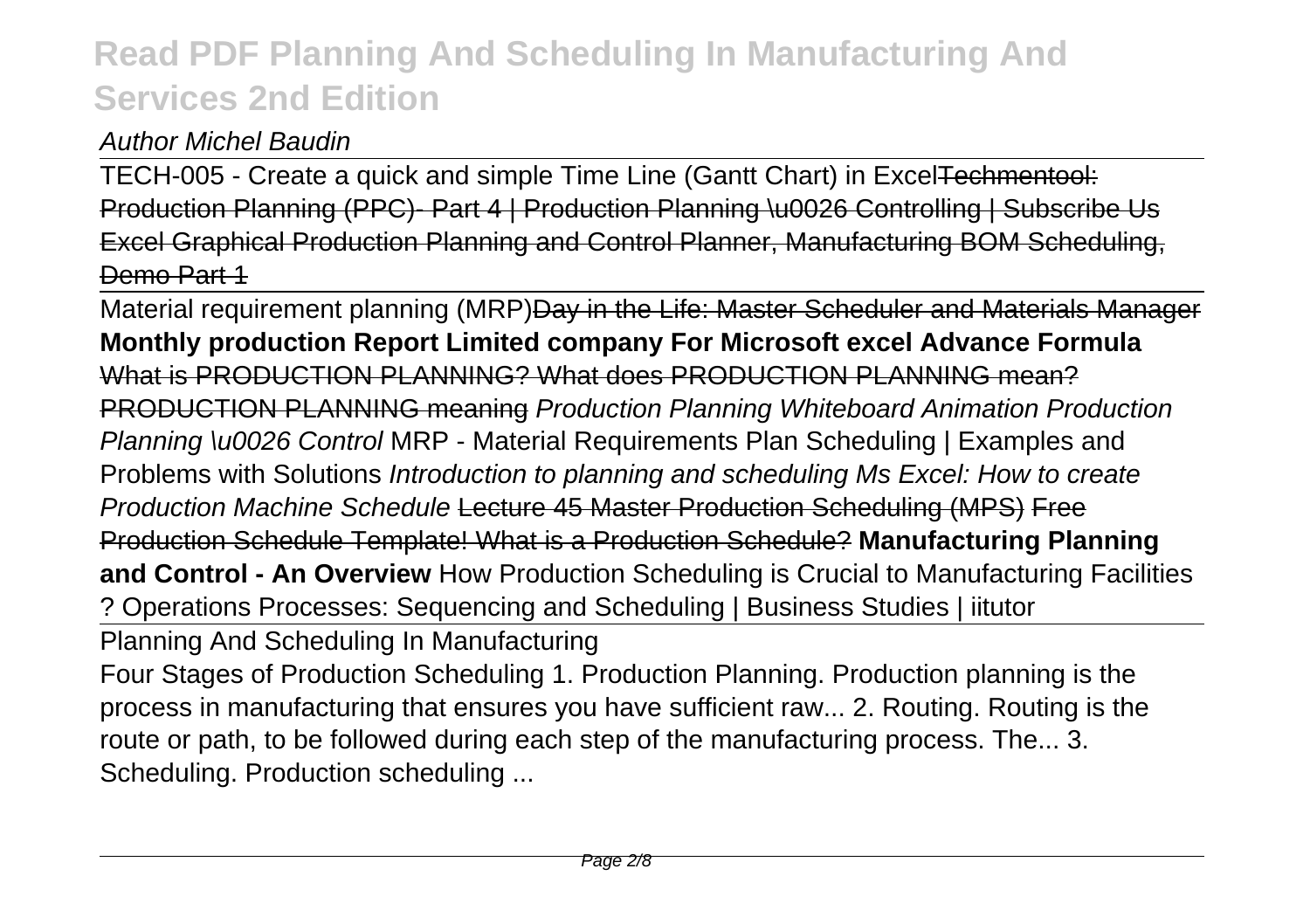Production Scheduling and Planning for Manufacturing

Overall, Planning and Scheduling in Manufacturing and Services is a valuable resource for students, academics and practitioners interested in planning and scheduling. … This book is a very effective combination of theory and practice presented in a simple and clear style making it very enjoyable reading."

Planning and Scheduling in Manufacturing and Services ...

Advanced planning and scheduling (APS, also known as advanced manufacturing) refers to a manufacturing management process by which raw materials and production capacity are optimally allocated to meet demand.

Advanced planning and scheduling - Wikipedia Production scheduling Identify and get the appropriate amount of workers. Identify and get the appropriate raw materials. Identify and assign appropriate machinery and equipment. Synchronize effectively all the resources to define priorities and reach customer needs.

What is the difference between production planning and ...

Advanced planning and scheduling helps you to: Know the status and priority of each works order on the shop floor Know each operation in the manufacturing process. Know which Page 3/8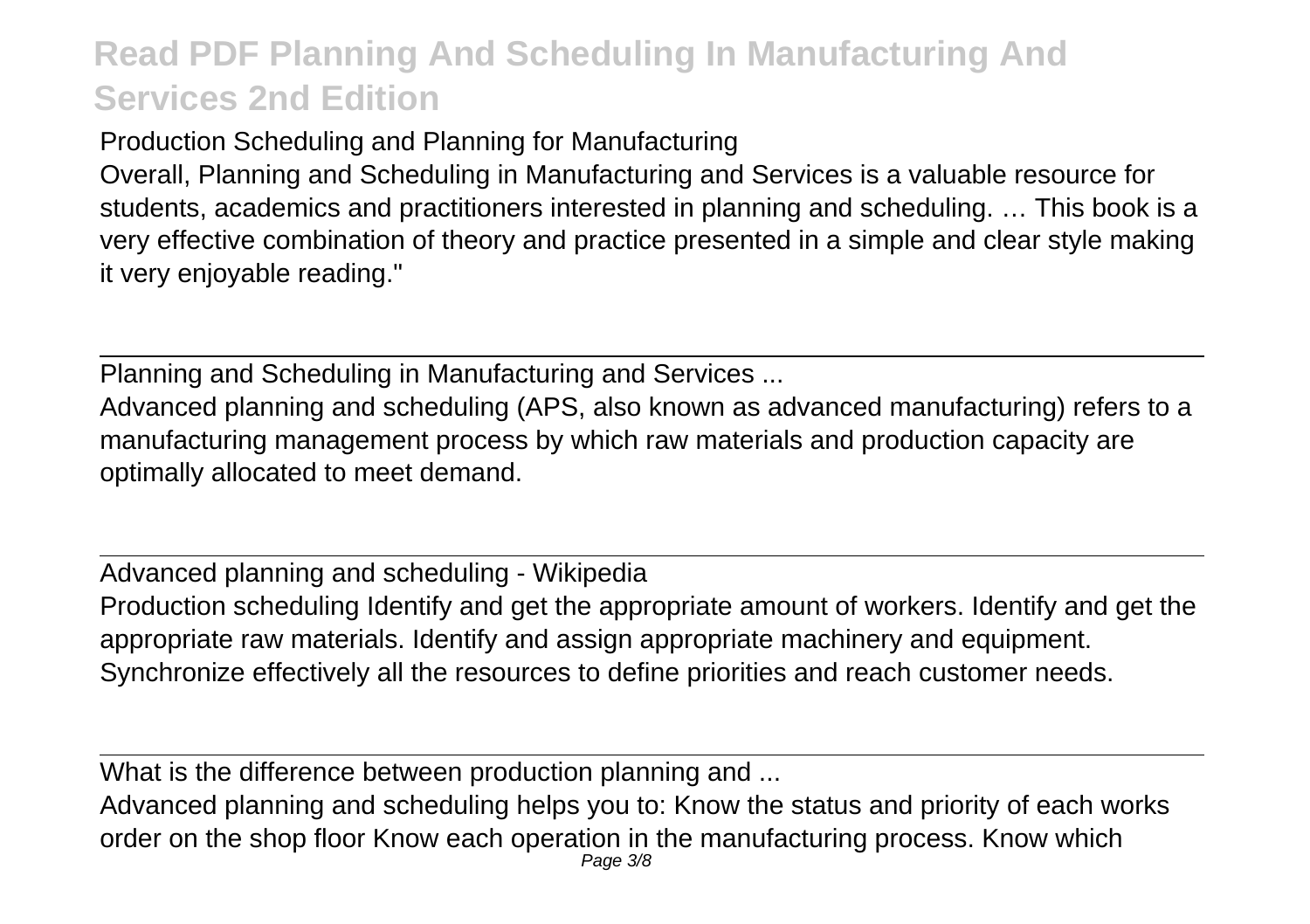machines or resources are required for each works order. Know when the machines or resources are required and when they will ...

The difference between planning and scheduling 7 Manufacturing Scheduling Strategies 1) Forward Incremental. Forward incremental planning (FIP) is a manufacturing scheduling strategy that proceeds forward... 2) Backward Incremental. Think of backward incremental planning (BIP) as the opposite of FIP. A backward incremental... 3) Chase. Chase ...

7 Manufacturing Scheduling Strategies - MRPeasy What is Scheduling in Production Planning? Scheduling means specifying means, specifying the time that will be needed for the production of articles at each stage. Scheduling determines when an operation is to be performed or when work is to be completed; the difference lies in the detail of the scheduling procedure.

Scheduling in Production Planning | Meaning, Objectives ...

The planning horizon depends on the leads times for manufacturing and purchasing. Timephased MRP is achieved by exploding the bill of materials, adjusting for quantity on hand or on order and offsetting the net requirements for lead times. MRP, being at the detailed level, also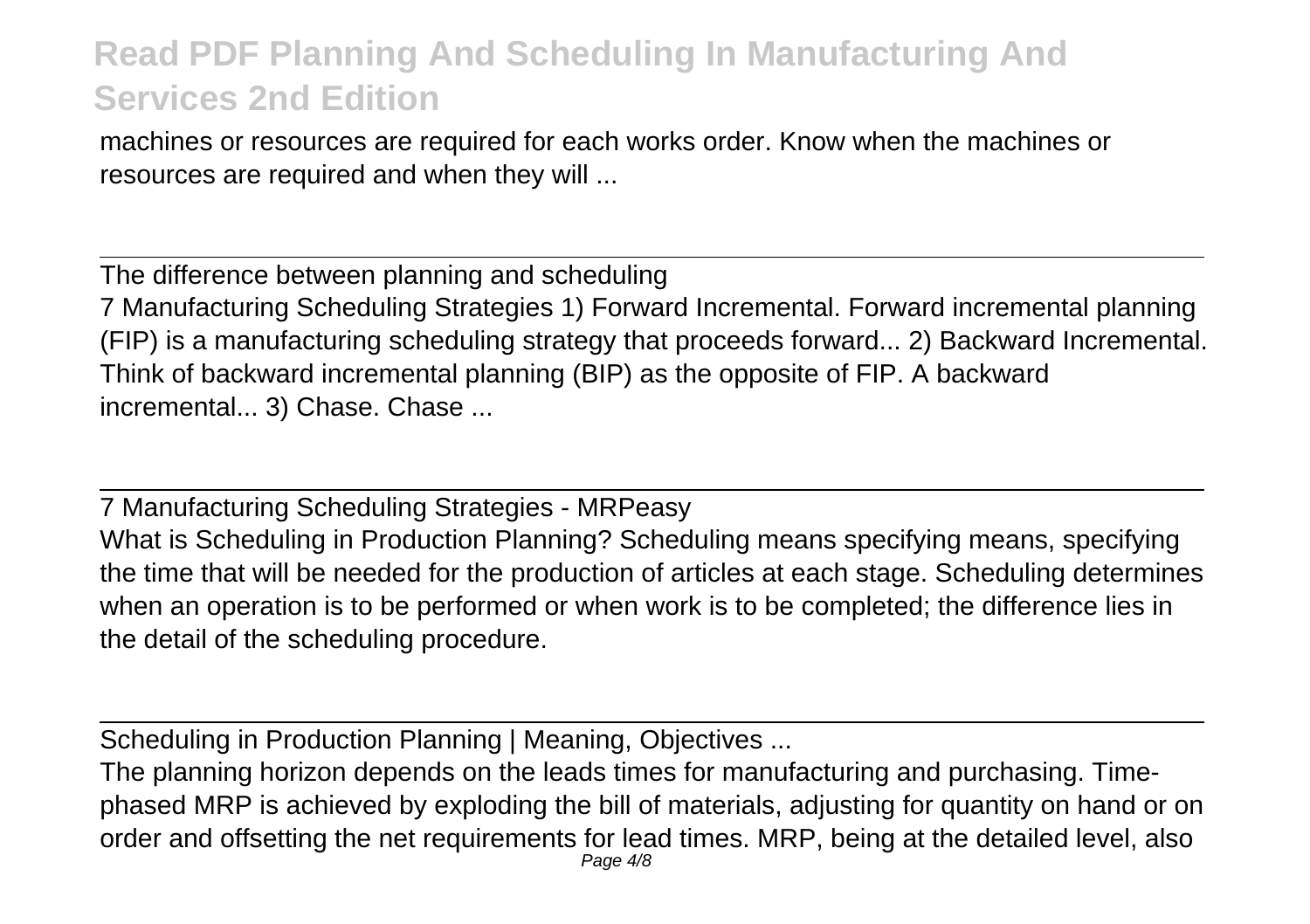considers finite capacity through capacity requirements planning.

5 Stages of Manufacturing Production Planning To effectively coordinate planning and scheduling: Make sure all parts and resources are in place before scheduling personnel and equipment. Workers should have what they... Avoid overlap and redundancies. If two departments need to use the same machines, some employees will be standing around... ...

What Is the Difference Between Planning & Scheduling ...

Production planning plays an important role for any successful business, but it's hard to find a case where planning or scheduling would have as great an impact as with manufacturing companies, where bad production planning might be a beginning of a disaster or proper planning may be a strong competitive advantage. As Benjamin Franklin once said: ...

The Importance of Proper Production Planning in ...

Planning is what happens when a company maps out a path to achieve a result. When it comes to manufacturing, for example, sales and operations should both be involved in the planning for upcoming demand. Or a series of large orders can be planned for across all levels of a company, from sales to finance.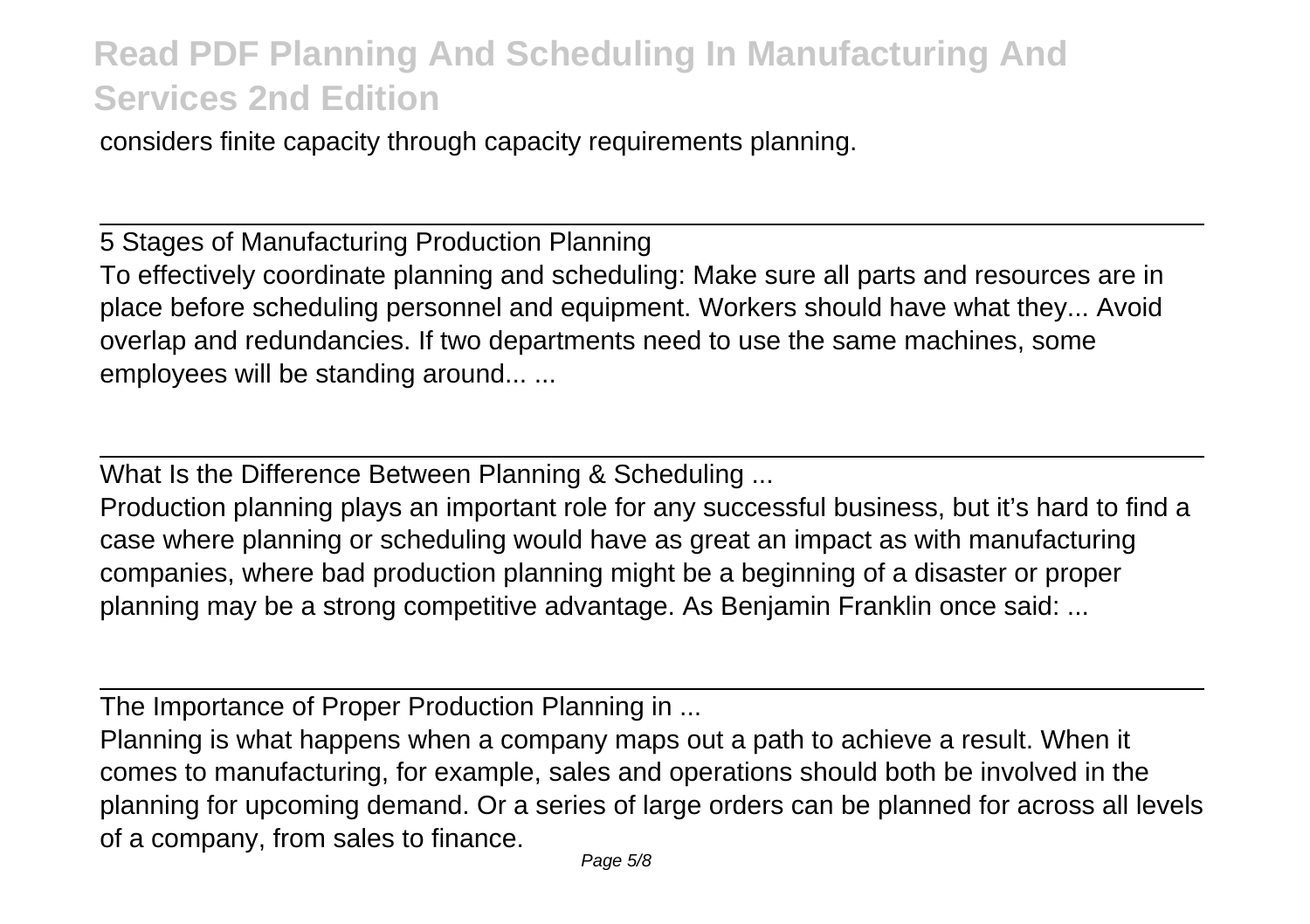What is the Difference between Planning and Scheduling ...

In manufacturing, the purpose of scheduling is to minimize the production time and costs, by telling a production facility when to make, with which staff, and on which equipment. But it's an academic purpose. From a business point of view, the first priority purpose is to keep the customer's due date.

Scheduling (production processes) - Wikipedia Production planning is required for scheduling, dispatch, inspection, quality management, inventory management, supply management and equipment management. Production control ensures that production team can achieve required production target, optimum utilization of resources, quality management and cost savings.

Production Planning and Control - Management Study Guide Learn how to create your own Excel planning and scheduling tools for a manufacturing business. Some people want a spreadsheet tool so that it will solve their planning problems at the push of a button. Others want to take it apart. Figure out how it works.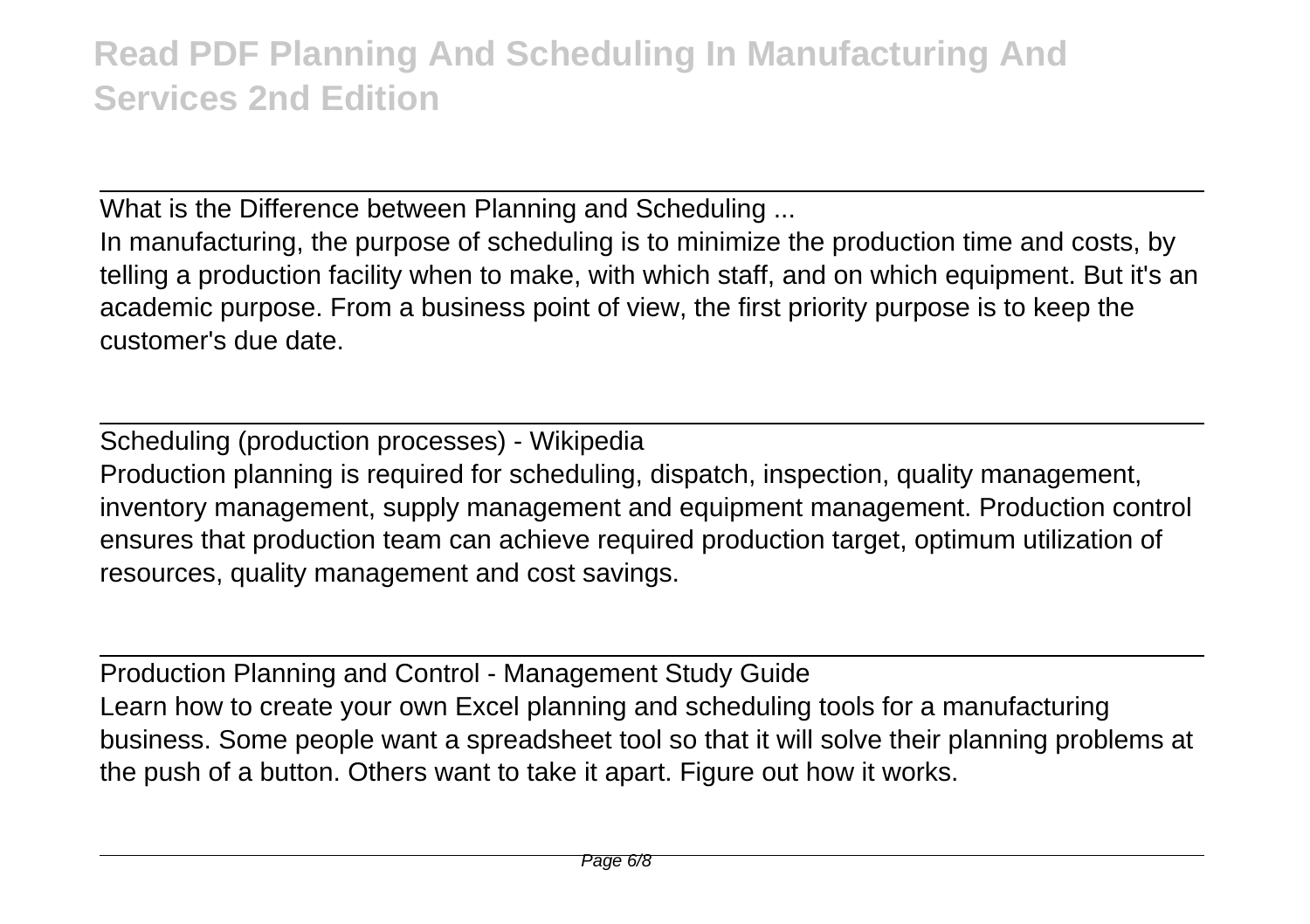Production Scheduling – Supply Chain Planning by Spreadsheet The Advanced Production Planning and Scheduling module of OptiVision is a what-if enabled module powered by the best-in-class trim solution. It enhances productivity, utilization, and efficiency of resources and assets at the mill/ enterprise level. It includes modules to optimize production plan and flow, trim, sheeter schedule and pattern edit.

Production Planning and Scheduling Improve Planning and Scheduling Capacity by 75-80% Access Orchestrate is now brought together through Access Workspace, bringing a new view of your business performance and data, including communication and collaboration tools that increases efficiency and productivity to inform quicker, more effective decision-making.

Production Planning and Scheduling Software | Access ...

CyberPlan is the Advanced Planning and Scheduling Software (APS) used by the leading manufacturing companies to plan their productions. It is used to plan and schedule the production of manufacturing companies that want to be competitive and to have full control of their supply chain.